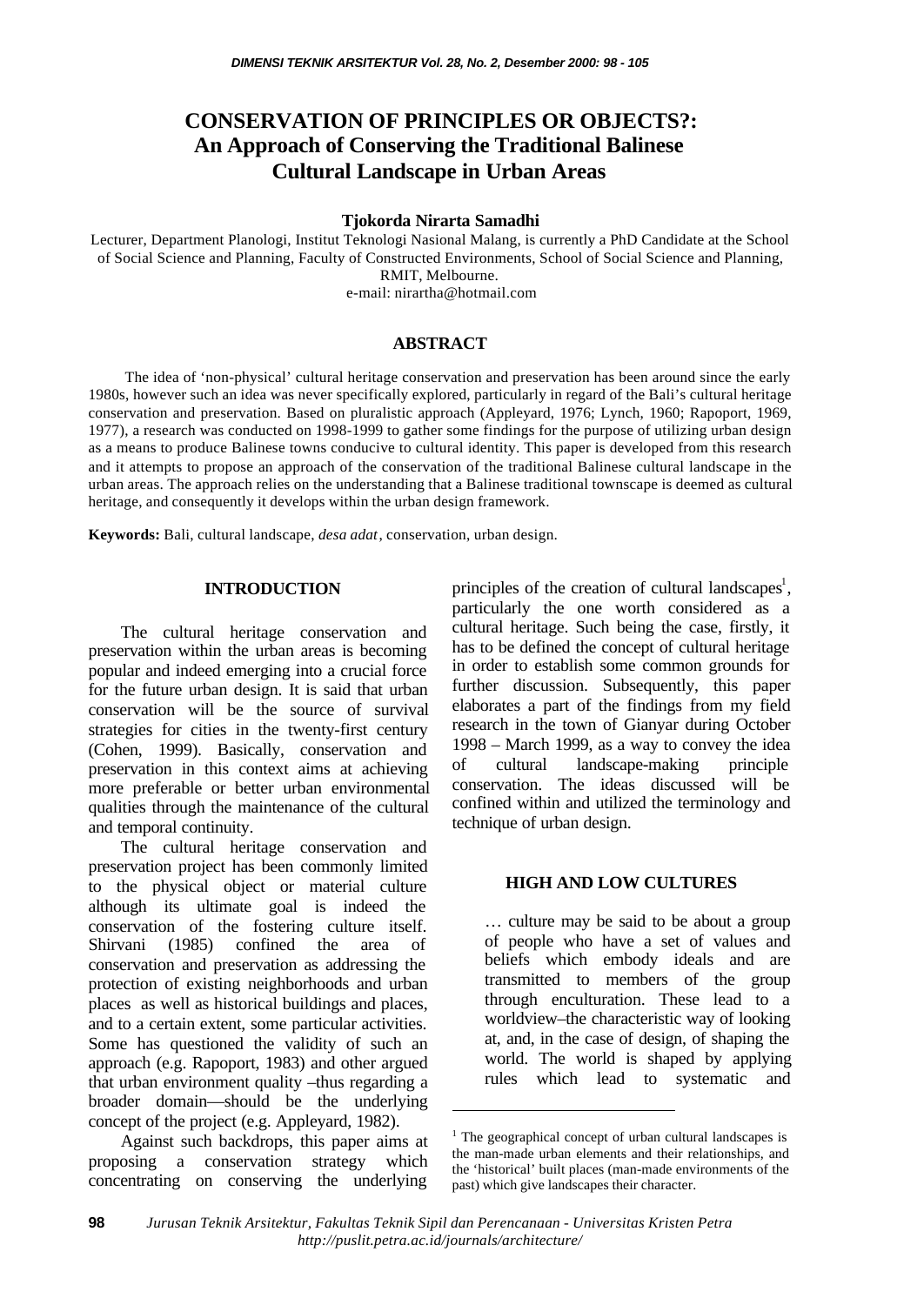#### *CONSERVATION OF PRINCIPLES OR OBJECTS?: An Approarch of Conserving the Traditional Balinese Cultural Landscape in Urban Areas (Tjokorda Nirarta Samadhi)*

consistent choices, whether in creating a life-style (i.e. the specific way of allocating temporal, material, and symbolic resources), a building style, or a landscape of a settlement. (Rapoport, 1984: 51).

As can be observed from the above quoted text, in regard to human made environment or in the environment-behavior system, culture is embracing the whole continuum of what Singer (1972) called 'high' and 'low' cultures. The 'higher' cultures are usually more reflective and more systematically presented and embody the greatest intellectual and aesthetic achievement of the culture. As such, they tend to be stored in 'high style designs' as opposed to 'low style or vernacular designs'. The first is recognized in the distinguished buildings and built places such as historic buildings and places or culturally significant ones such as sacred temples, palaces, and the like. The 'vernacular designs' are attributed to the buildings and places created by common people or in many cases to the traditional buildings, dwellings and settlements which actually occupy a larger area in the towns and cities in the world compared to the historic places which represent only a minor part of the urban areas.

The conservation of the cultural heritage in the urban areas is generally confined to the historically and culturally significant urban artifacts –the material culture, thus, of the high style designs. Cohen (1999) limited the area of conservation only to deal with the urban historic buildings and places in the sense that they are old and possessed a very high architectural merit, thus, emphasizing that conservation is a cultural necessity in maintaining cultural continuity. Such a view of conservation also popular in Europe (e.g. Punter and Carmona, 1997) and America (e.g. Shirvani, 1985) where the conserving criteria are of historic-archeological-based ones. It is only logical that the larger area of the 'nonhistoric', or specifically vernacular areas are often neglected, although such areas are also known as possessing significant traditional values and conceptions so important as to be acknowledged as cultural heritage (hence, signifies a what so called 'living culture') (see e.g. Oliver, ed.; 1975). Therefore as far as low and high cultures dichotomy is concerned, we will find that the cultural landscapes of a traditional village such as Desa Adat Penglipuran, Kabupaten Bangli (Bali) is worth to be conserved. Such cultural landscapes have

several features which need to be regarded in terms of conservation. Firstly, their characters clearly reflect the traditional Balinese Hindu cosmic philosophy. Secondly, these particular cultural landscapes are of interest because they are recognizably different. They are highly place- and culture-specific. Thirdly, they are the result of many apparently independent decisions by many people, yet they add up to a recognizable whole.

Thus, all such cultural landscapes are designed in the sense that they embody human decisions and choices –any purposeful change to the face of the earth. In this respect, the work of common people in laying out a settlement is as much an act of design as the urban designer's act of dreaming up ideal cities or the architect's act of creating beautiful buildings. In fact many of these mundane activities just described have the most impact on the earth and particularly on the urban area where man-made environments are dominant.

Such being the case, the way neighborhoods and cities look and feel depends on the design activity of many individuals and groups or the choices taken by them from all the possible alternatives. The specific nature of choices tends to be lawful, to reflect of the culture of the group in question (Rapoport, 1983). As one way of looking at culture is in terms of the most common choices made, therefore it is the lawfulness of choices which make Balinese urban places such that characterizes by desa adat and banjar adat different from the Australian or even Javanese. Therefore, in this sense, it is logical that the cultural heritage conservation has to embrace all kinds of culture, high style or vernacular; historic or common and vernacular places.

# **PHYSICAL FEATURES OF AND PRINCIPLE BEHIND THE CULTURAL LANDSCAPES**

On the above quotation, Rapoport also suggested that there were rules in creating both the high style designs and the vernacular ones. This means that in a cultural landscape comprised of various 'level' of cultures there are some principles underlie the creation of this kind of landscape. Thus, the project of preservation and conservation of cultural landscapes can be considered in two major ways: 1) the actual, direct preservation of the existing, physical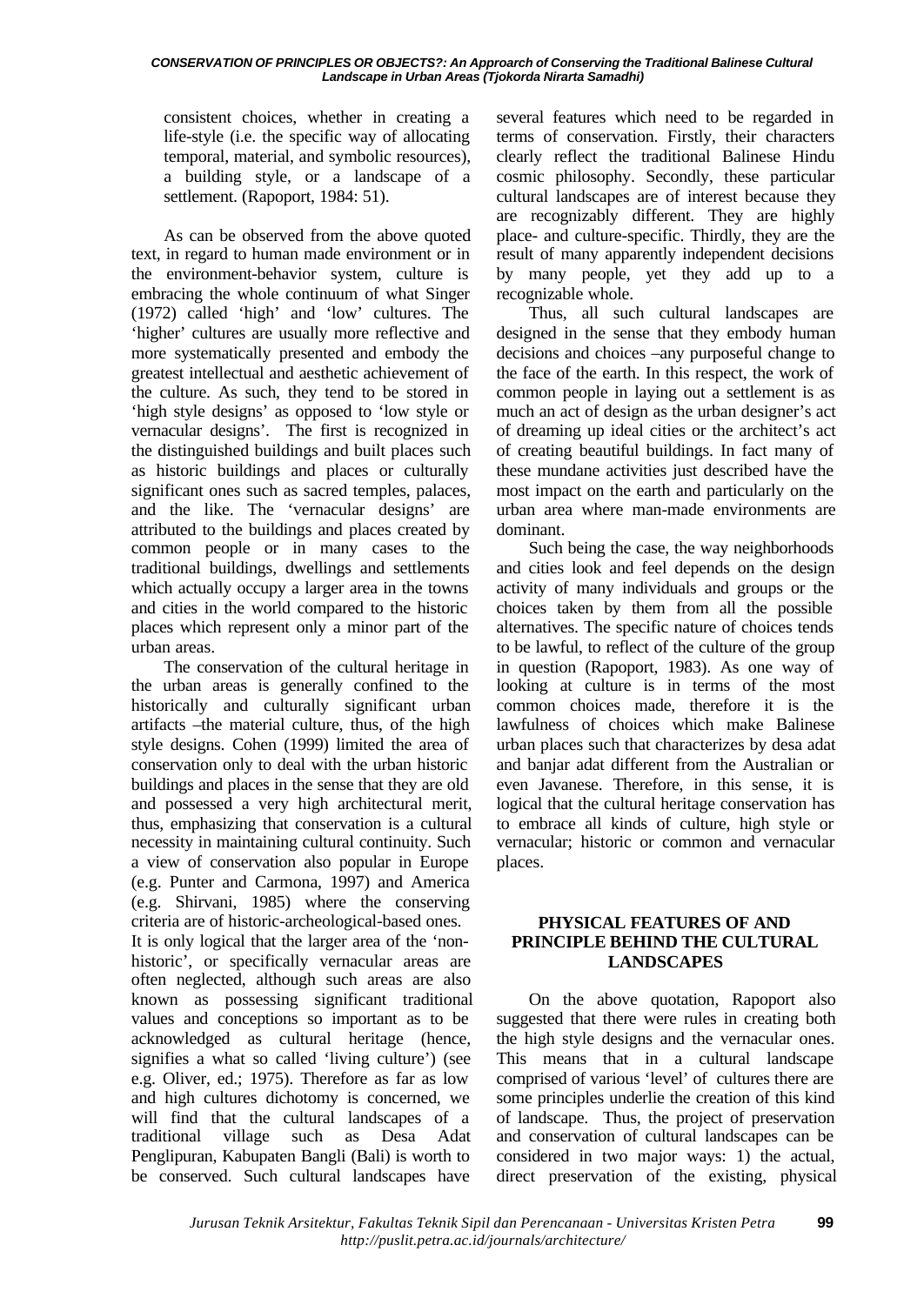cultural landscapes; and 2) the conservation of certain principles which such cultural landscapes may have and created upon.

As already elaborated on the preceding section, the first point is concerned with the meaning commonly used when conservation is discussed. It maintains the cultural as well as temporal continuity, provides link with the past which can be important in many ways, and enhances the urban environmental quality (Rapoport, 1983; Cohen, 1999). For example, the proposal of colonial buildings conservation in Semarang, Bandung and most recently, Medan will make possible the maintenance of a sense of place and a certain necessary environmental quality. Actual, physical preservation is also important in order to preserve variations in cultural landscapes –old, new, colonial, post colonial, modern, indigenous, and so on. Thus, in a way is a strategy to maintain the aesthetic quality of the landscape (through contradiction and complexity). This first point also plays a role in the preservation of the culture and lifestyle which goes with them.

However, towns and cities are growing very fast, which in many places both population growth and urbanization rate are such that most urban environments we encountered with are now, or soon will be, new. This is the case of the Third World countries in which the rate of urban physical development is high in order to catch up with the modernization process of their Western contemporaries. Thus, most urban environments for most people will be totally new and the sense of place in the urban areas is affected and somewhat faded by this modernization-driven development. It is this kind of urban environment quality that people will experience. Therefore, there is a need to concentrate on the second point, that is the conservation of principles inherent in traditional cultural landscapes which can be applied in new designs and design processes in order to achieve certain necessary environmental qualities.

It has indicated that the preservation of existing urban environments alone will have limited impact on environmental quality. Thus, preservation of the physical cultural landscapes, although important and necessary, is not quite sufficient. We have to go beyond preservation and give more attention to the conservation of the principles inherent in traditional or vernacular cultural landscapes, from which we can learn some lessons to be applied to new

development, to the planning and design of new urban environments.

# **CONSERVATION OF PRINCIPLES**

In the above respect, we must combine both kinds of conservation to provide us with a set of traditional (which may be contains historical parts) environments which are containers of environmental knowledge which must be maintained, since they are the basis for valid generalization about human-environment interaction and hence good environmental design. Such places, Desa Adat Penglipuran, Kabupaten Bangli (Bali) is one of such extreme examples, act as a cultural resource by which we can learn from in the future.

Two approaches can be sought in learning from traditional environments, observes them as a process and as a product. The stress here will be on process, that is those principles which the cultural landscapes possess which have lessons for us. In Bali case we can observe the traditional-religious conceptions of space as the useful approach to initiate the stages of 'nonphysical' conservation of the Balinese cultural heritage. I will address this matter by elaborating my recent research in some desa adat in the town of Gianyar within the urban design framework.

### **Description of the Research**

My research was intended to gather findings to be utilized in the analysis of developing urban design as a means to produce a Balinese town – in this case, the town of Gianyar—conducive to cultural identity. A pluralistic approach (Appleyard, 1976; Lynch, 1960; Rapoport, 1969, 1977) was adopted for the field survey, using questionnaires and mental map sketching techniques. Such an approach put the popular accounts as the mechanism to extract current operative values and conceptions in spatial planning and design. A sample population of 100 was employed and consisted of three groups, each representing 1) the town residents with a knowledge of traditional-religious conceptions of space, 2) the lay residents, and 3) the residents with a knowledge of formal or modern planning concepts. Indepth interviews with some key informants were conducted before, during and after the field survey for the purposes of composing questionnaires and subsequently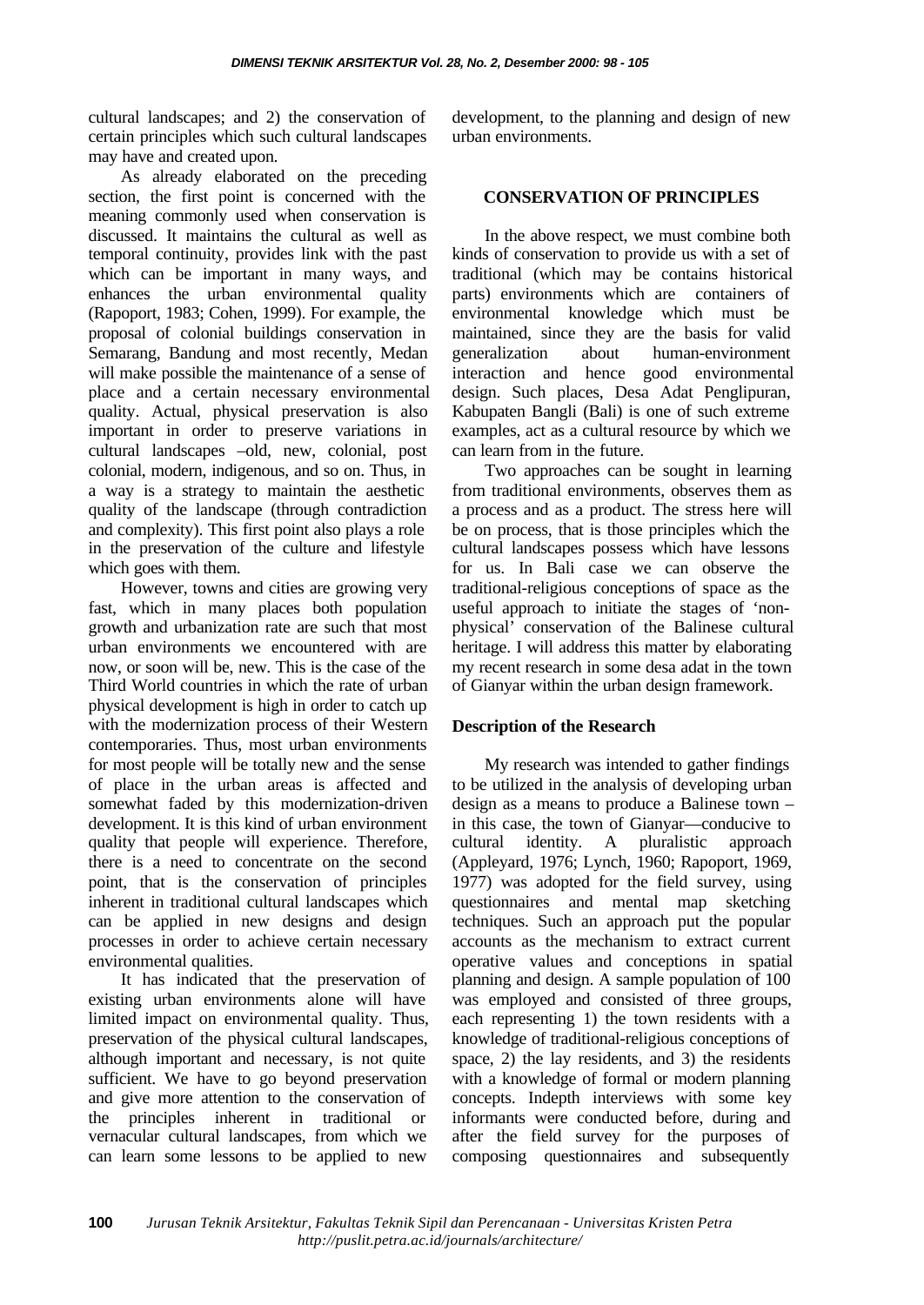canvassed detail information and reconfirmed findings.

One part of the findings is concerning the Balinese traditional-religious conceptions of space. It is this issue that will be elaborated to address the theme of this paper.

# **Popular accounts on the Balinese traditionalreligious conceptions of space**

During the field research, a proposal  $\hat{f}$  on the currently operative Balinese traditional-religious conceptions of space was introduced to the respondents and followed by a brief elaboration of seven most important of those conceptions. The final part of the proposal was a recommendation of the core-periphery continuum of those conceptions in which the respondents were asked for their comments on the order of the continuum. The proposal was first composed theoretically and presented in discussions with the key informants. These sessions resulted in a revised proposal which was uses as material for the field survey questionnaire. The following text is the brief introduction on that proposal:

Spatial planning and design in Bali is fundamentally relied on the religious philosophy of Balinese Hinduism in which the five elements of *Panca Mahabhuta* are harmoniously interplaying within the relationship between nature/environment (*bhuwana agung* or macrocosm) and human being (bhuwana alit or microcosm) as a whole unit of life<sup>3</sup>. Life is created where the enabler elements occur, that is: *atma, angga*, and *prana.*

In a human settlement, a village or *desa adat*, those elements of life are materialized in the form of *Tri Kahyangan (atma), wawidangan* or territory (*angga*) and sima krama or the residents (*prana*). Subsequently this concept was named *Tri Hita*

l

Karana<sup>4</sup> and inspired the formulation of Tri Angga which qualitatively structures a space into *utama* (sacred, upstream), *madya* (neutral, middle) and *nista* (profane, downstream).

This spatial structure underlies the settlement or *desa adat* patterns of linear, crossroad (*pampatan agung*) and combination between these two. The settlement functions (marketplace, palace, open space, and so on), then, were laid out around the patterns in accordance to those philosophical fundaments, spatial structuring system and orientation conceptions such as *Kaja-Kelod* and *Kangin-Kauh*.

The pattern by which those functions were arranged is conceptually known as *Sanga Mandala.* However, such arrangement will differ in its detail according to the operative local knowledge system including the *Tri Pramana* and *Tri Masa* principles.

The followings are seven Balinese Hindu conceptions of space and their coreperiphery continuum order which reflects their degree of importance in the contemporary Balinese spatial formation: 1) psycho-cosmic concept; 2) *Tri Hita Karana*; 3) *Tri Angga*; 4) *Kaja-Kelod*; 5) *Kangin*-*Kauh*; 6) *Sanga Mandala*; 7) *local* knowledge systems (*Tri Pramana* and *Tri Masa*).

Of the one hundred participating respondents, nearly all of them (87%) agreed that the above mentioned conceptions are the currently operative Balinese traditional-religious conceptions of space, and some 15% of the respondents mentioned *Tri Mandala* (literally 'three spaces') as an additional conception. However, this conception is basically has been accommodated by the *Tri Angga* conception. A further investigation to some traditional customary law, *awig-awig*, of four *desa adat* in the town of Gianyar shown that *Tri Hita Karana* is the fundamental aspect *desa adat* establishment (see *Awig-awig Desa Adat: Gianyar*, 1982; *Pacung,* 1982; *Beng*, 1982; *Serongg*a, 1994; *Batursari,* 1995; and *Tegal-Tugu*, 1982).

Some 64% of the respondents strongly agreed that the proposed continuum has captured their aspirations on the conceptions' roles in shaping Balinese spaces. Interestingly, quite a

l

<sup>&</sup>lt;sup>2</sup> The proposal was first developed theoretically and than discussed with some key informants from around the town of Gianyar area, consisting of a high priest, a *dalang* (shadow puppeter) and *balian* (traditional healer), an informal leader and chairman of the local board on traditional affairs. The resulting proposal was then used for the field survey.

<sup>&</sup>lt;sup>3</sup> This explains the psycho-cosmic concept, being the 'umbrella' or foundation of other conceptions, thus it is the core conception.

<sup>&</sup>lt;sup>4</sup> Therefore, the closest one to the core conception within the continuum.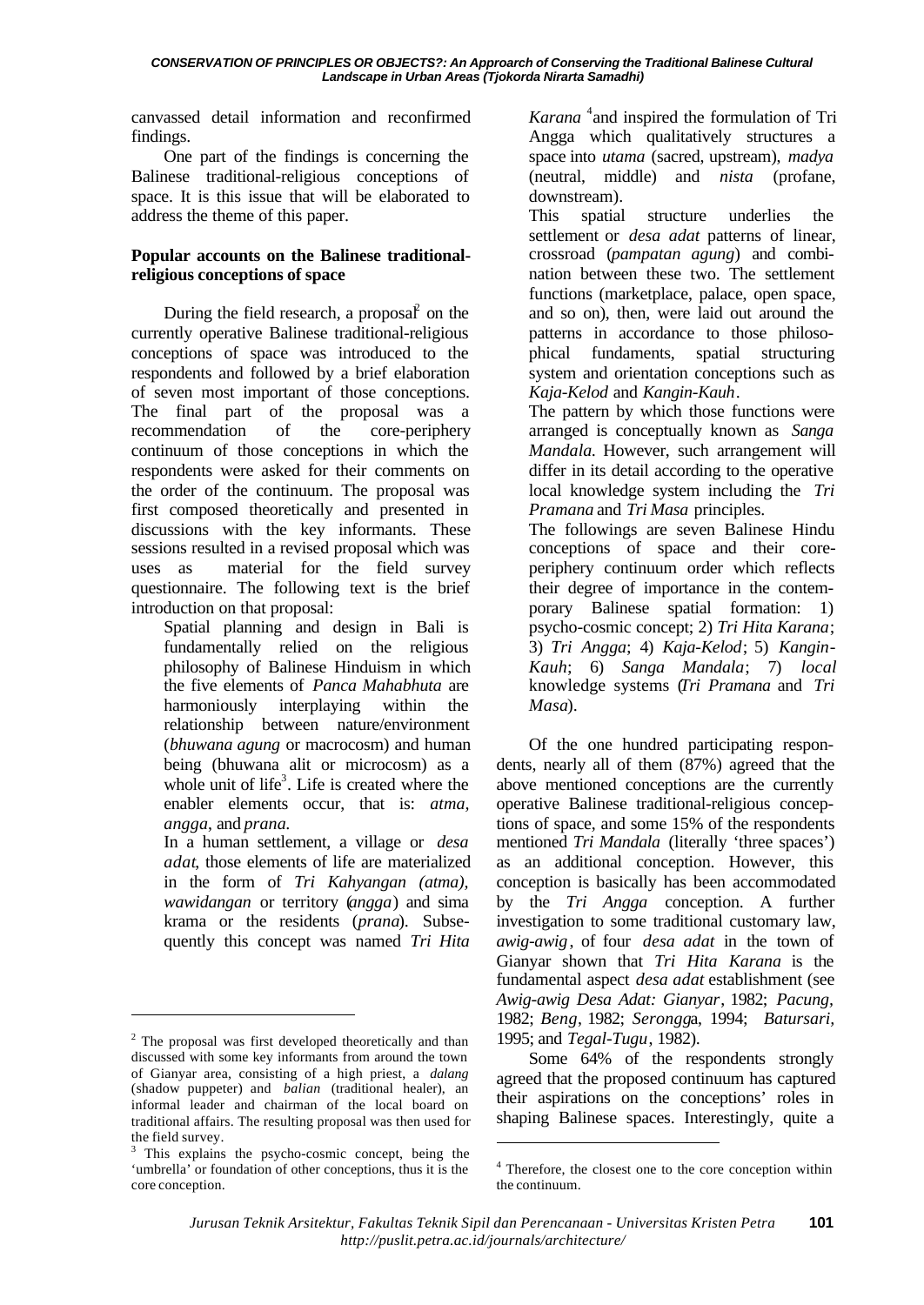substantial number of respondents (32%) added comments on the primary role of the *Tri Hita Karana* above the others, thus concluded that other conceptions, such as *Tri Angga, Sanga Mandala* and *Tri Pramana*, are essentially derived from *Tri Hita Karana* conception. On the contrary, although with only a small percentage, 12% of the respondents tended to consider all the seven conceptions as existing in a similar plane, thus not in a continuum relationship, while at the same time agreed on the notion that those are the operative conceptions of space.

Three conclusions can be generated from the above findings in regard to urban design as follows:

- 1. The spatial design has to consider the Balinese Hindu traditional-religious conceptions of space as its fundamental spatial design basis. The relationship between microcosm and macrocosm is the core conception of all. Therefore the relationship between the town of Gianyar and its residents and the cultural landscapes as the byproduct resulting from such an interaction are not a 'conventional' one such that of Jakarta, Melbourne or other Western cities. Thus, the present characteristic and image, hence the sense of place, of the Balinese towns is essentially generated by this principle. In this respect, an urban design process has to consider manipulating town space and townscape as an act to harmonize the relationship between the town and the residents within a set of Balinese-Hinduism rules. Such being the case, this unique worldview can be best described as an attitude which both presupposes and anticipates public perception for manipulating (i.e. planning and design) their environment. Or in Rapoport's words, '… a worldview –the characteristic way of looking at, and, in the case of design, of *shaping* the world' (1984: 51).
- 2. *Tri Hita Karana* is the main philosophy that embodies the psycho-cosmic concept of a harmonious balance between the microcosm (the resident), the macrocosm (the resident's immediate environments), and the Creator. However, it only territorially addresses the balancing of those elements in the form of *desa adat*, that is through the relationships between *pawongan* (*desa's* residents), *palemahan* (*desa's* territory) and *parahyangan* (*desa's* triad temples, the *Tri*

*Kahyangan*) 5 . As such, the town of Gianyar urban design process should acknowledge desa adat, --being the embodiment of this philosophy<sup>6</sup>-- as a design unit or area to ensure that any design action taken is in accordance with the spatio-cosmological organization brings about by this principle.

3. The Balinese traditional-religious conceptions of space to be utilized in the urban design process in the town of Gianyar, in a coreperiphery-continuum order, are: 1) psychocosmic concept; 2) *Tri Hita Karana*; 3) *Tri Angga;* 4) *Kaja-Kelod*; 5) Kangin-Kauh; 6) Sanga Mandala; 7) local knowledge systems (*Tri Pramana* and *Tri Masa*).

The core conception of space in the Balinese traditional-religious domain, the psycho-cosmic concept, will be further elaborated below to create some points which will be discussed in the following section.

#### **Psycho-cosmic concept**

The psycho-cosmic concept is a Balinese Hinduism conception, which can be explained through symbols of the spiritual world within the sphere of physical world (*sekala*) and its relation with the metaphysical world (*niskala*) in a way similar to the relations between the *bhuwana alit* (microcosm) and the *bhuwana agung* (microcosm). As such, the human body is regarded as the world of microcosm which is differentiated from his immediate environment or universe (macrocosm). The philosophy of Balinese Hindu urges that a man as a *bhuwana alit* (microcosm) should harmonize himself with the universe as a *bhuwana agung* (macrocosm), because the human body and the universe are originated from the same elements, the element of *Panca Mahabhuta* or five basic elements (Puri, 1995) i.e. *pertiwi* (earth/solid substance),

l

<sup>5</sup> Within a larger area, for instance, a town, the *Tri Hita Karana* is not manifested in a fullest composition as it does in the *desa adat* case. For one thing, a town does not have temples which act as a unifier as *Tri Kahyangan* temples do. A uniting temple in a town scale only found in Denpasar, however is not functioning as *Tri Kahyangan* .

<sup>6</sup> *Perda Propinsi Bali No*. 6 (1986) *tentang Desa Adat* or Local Bali Province Regulation No. 6 (1986) on *Desa Adat*, stated formally and explicitly that *Tri Hita Karana* is the underlying philosophy of the exisistence of a *desa adat*. See for example Surpha (1991).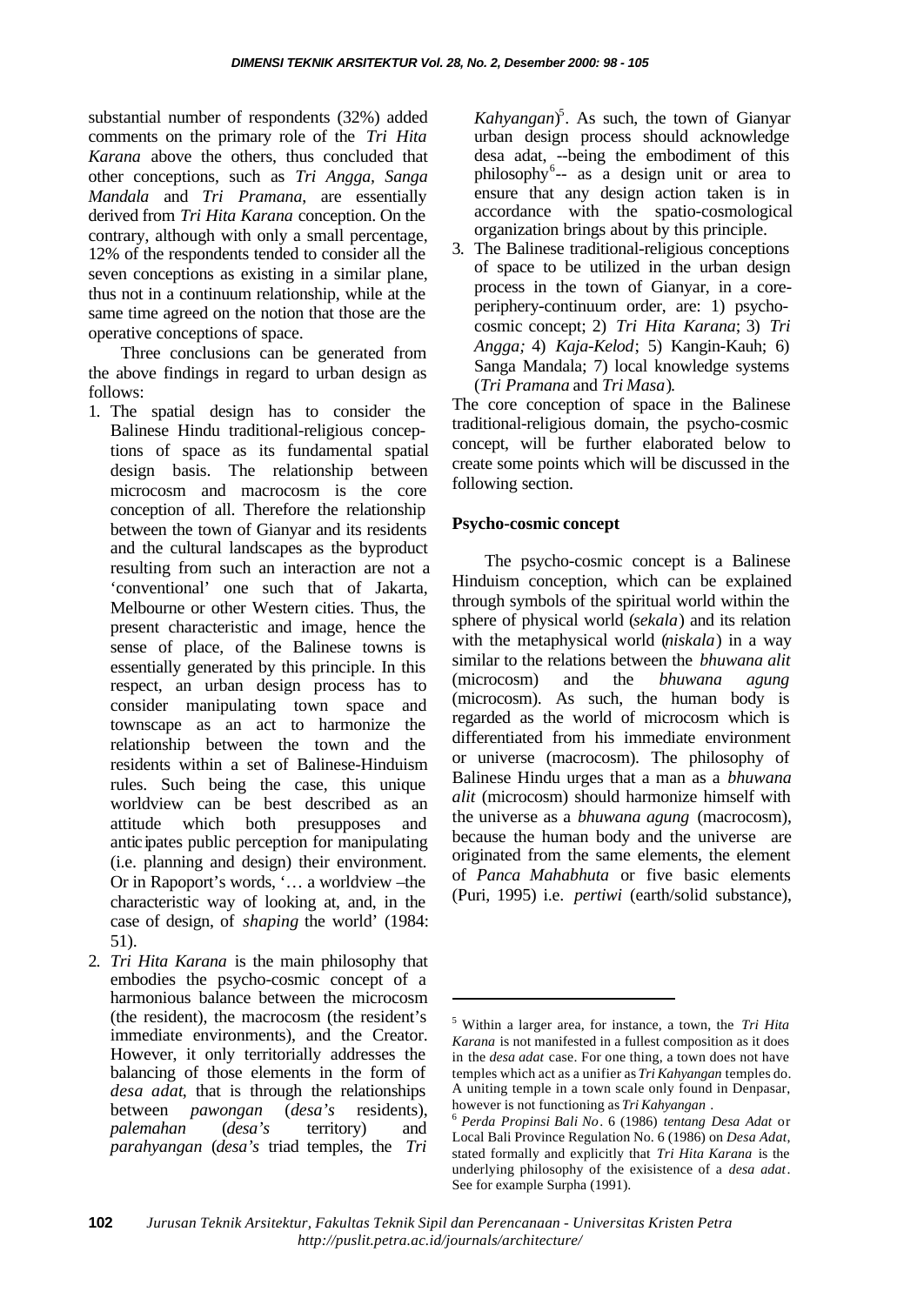#### *CONSERVATION OF PRINCIPLES OR OBJECTS?: An Approarch of Conserving the Traditional Balinese Cultural Landscape in Urban Areas (Tjokorda Nirarta Samadhi)*

*apah* (water/fluid substance), teja (fire/light/ heat), *bayu* (air), and *akasa* (space/ether)<sup>7</sup>.

The application of the psycho-cosmic concept in the cultural landscapes of the urban environments by way of environmental design reflects the cosmic conceptions of both Hinduism and Balinese tradition. Such a claim can be observed from the Balinese environmental design in which the Balinese settlement always acts as the symbol of macrocosm. Thus, the Balinese cultural landscapes are necessarily created in accordance with the natural characteristics of Bali environments, traditions and the Hinduism conceptions about the universe, because the cultural landscapes are means of adaptation for human beings (microcosm) towards the universe (macrocosm) in order to achieve a harmonious relation among them. In this case the Balinese settlement, particularly in the form of *desa adat*, is acting as a symbol of macrocosm whereas its resident is the microcosm, with the balance between the two as the ultimate goal. Thus, essentially the main target to be achieved by the Balinese environmental design is harmony between man and his surrounding environment.

Such being the case, the philosophy of balance between cosmoses is the fundamental principle in every mind of a Balinese Hindu, thus underlying human decisions and choices, in any purposeful change to the Balinese environments including the urban areas. It suggests that the Balinese cultural landscapes encode or embody certain cognitive schemata or images derived from this particular principle. Therefore, this is certainly the core principle to be conserved and maintained for the future environmental and urban design in particular, since the urbanization rate will transform most of settlement in the face of the earth into an urban one.

# **HOW TO CONSERVE THE CONCEPTION?**

One thing must springs into our mind, since most of the Balinese are Hindu, surely such a conception is embedded on their decisions and choices. Thus, in urban design and management point of view, what is the urgent need to conserve it? Didn't the urban planning projects

l

in Bali have already accommodated the traditional-religious conceptions in their products? Didn't Bali Province have a regulation of *Perda No. 6* (1986) *tentang Desa Adat* which in particular promotes the role of *desa adat* as the cultural preserver institution, thus, there is no urgency in establishing a new venue, or *Perda No. 2/PD/DPRD/1974 tentang Tata Ruang untuk Pembangunan* which urges the incorporation of cultural-religious values in any physical development?

In relation to the first question, firstly, we have to be reminded that urban design process will also expose to urban design regulations, policies and guidelines, thus putting the formal planning values above common or popular ones. Secondly, there always were disputes and polemics in the effort of accommodating those conceptions in formal urban planning and design. Furthermore, it is quite common that the marketand tourism-driven design process will override the local and traditional design values (see e.g. Budihardjo, 1986; Townsend, 1988; Picard, 1996). The conservation is needed to ensure that the fundamental principle in the creation of a Balinese space and place or the worldview by which the Balinese shaping their world always inherently incorporated in the urban design process, hence ensuring the production of a quality environment.

Regarding the second question, *desa adat* is recognized as the most important institution in preserving Bali cultures, however its role is somewhat limited to the cultural-religious aspects of development (Geriya, 1995; Pitana, ed., 1994). A critical role in the manipulation of the physical cultural landscapes, hence urban spatial design, is never been the designated character of *desa adat* from the 'formal' point of view. In addition, the above-mentioned second regulation is primarily confined to architecture matters.

My research produced a number of outputs, among others are several approaches on the conservation of the conception behind the creation of the Balinese cultural landscapes, however this paper only elaborated one of such approaches, as the following text will explain:

What my research findings demonstrated is that the town of Gianyar residents' worldview or cosmic sense is the core conceptions of space by which –to paraphrase it in general terms—the manipulation of the Balinese Hindu human settlement is based upon. Thus, the understanding and feeling of the completeness of a

 $7$  For example, brick as one of building materials is made of soil and water, and hardened with the help of fire/heat which in itself needs air to flame.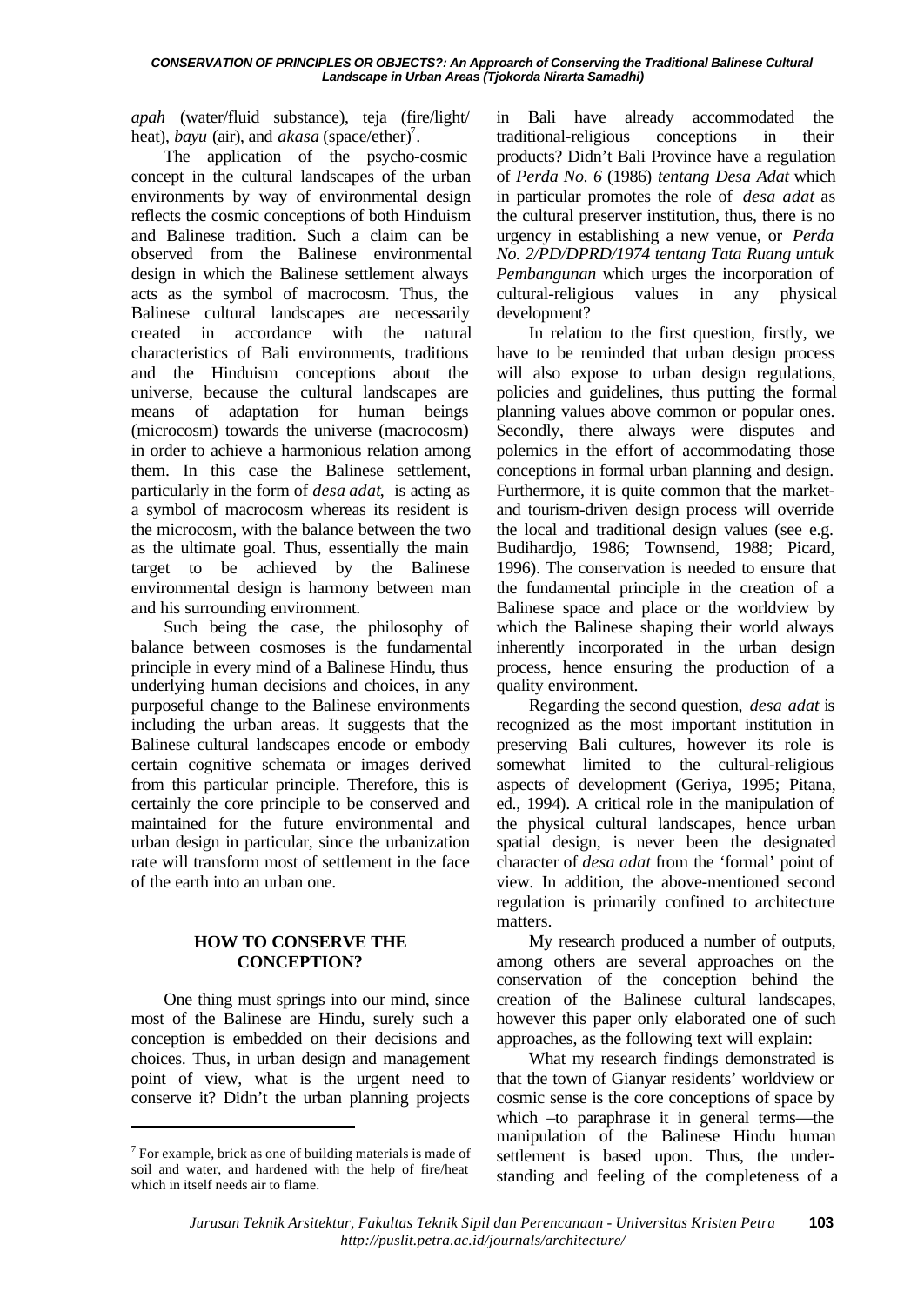cosmic territory is deemed important in any decision and choice made by the dweller of such a territory. To incorporate this principle in the contemporary environmental design, and particularly the urban environments in respect to the above mentioned urbanization reason, we have to install this cosmic territory as a single unit for urban design purpose. As such, only one kind of cosmic territory which possesses aspects of a formal planning and design, such as 1) population, 2) comprehensive socio-economic activities and networks, and 3) infrastructure, that is the urban *desa adat.*

The designation of the *desa adat* as an urban design area or unit within the cultural confinement of the Bali Island will replace the conventional urban design unit based on administrative boundary (such as *kelurahan* or *kecamatan*) or on functional use (such as CBD, civic center, or industrial park). Such a strategy to be applied for future urban planning and design projects will adopt a complete macrocosm (hence cosmic territory) and subsequently spatial organization within the Balinese Hinduism cosmological sense. By doing so, the urban design process –which is essentially an act of harmonizing the urban dweller as microcosm and the urban *desa adat* as macrocosm—will produce the best policies and programs in regard to the achievement of a culturally acceptable space. Hence a good quality cultural landscape, and cultural and temporal continuity in the sense of what so called the conservation of a living culture.

#### **CONCLUSION**

The conservation of the Balinese urban cultural landscape as a cultural heritage has been proposed in this paper by way of the installation of the *desa adat* as an urban design unit in the formal planning and design in Bali. However, its utilization will require the political will of the bureaucracy since the current planning and design system has been firmly established within a standardized and rigid format. The will to interpret relevant legal products in favor of the localism which exist throughout the Indonesian archipelago is needed as the prerequisite condition in applying such an alternative approach.

#### **REFERENCES**

- Appleyard, Donald, *Planning a Pluralist City: Conflicting Realities in Ciudad Guyana*, Cambridge: The MIT Press. 1973.
- Appleyard, Donald, Three Kinds of Urban Design Practice in Ferebee, A. (ed.): *Education for Urban Design*, Purchase: Institute for Urban Design, 1982.
- Bourdier, J-P. & Alsayyad, N. (eds.), *Dwellings, Settlements and Tradition: Cross-cultural Perspectives*, Lanham: University Press of America, 1989.
- Budihardjo, Eko, *Architectural Conservation in Bali*, Yogyakarta: Gadjahmada University Press, 1986.
- Cohen, Nahoum, *Urban Conservation*, Cambridge: The MIT Press, 1999.
- Geriya, Wayan, *Pola Partisipasi dan Model Pemberdayaan Sumber Daya Desa Adat dalam Perkembangan Pariwisata*, Denpasar: Upada Sastra, 1995.
- Lynch, Kevin, *The Image of the City* , Cambridge: The MIT Press, 1960.
- Oliver, Paul (ed.), *Shelter, Sign and Symbol*, London: Barrie & Jenkins, 1975.
- Picard, Michel, *Bali: Cultural Tourism and Touristic Culture*, Singapore: Archipelago Press, 1996.
- Pitana, Gde (ed.), *Dinamika Masyarakat dan Kebudayaan Bali*, Denpasar: Bali Post, 1994.
- Punter, John & Carmona, Matthew, *The Design Dimension of Planning*, London: E & FN Spon, 1997.
- Puri, B.B., *Vedic Architecture and the Art of Living*, New Delhi: Vastu Gyan Publication, 1995.
- Rapoport, Amos, *House Form and Culture*, Englewood Cliffs: Prentice-Hall, 1969.
- Rapoport, Amos, *Human Aspects of the Built Form*, Oxford: Pergamon Press, 1977.